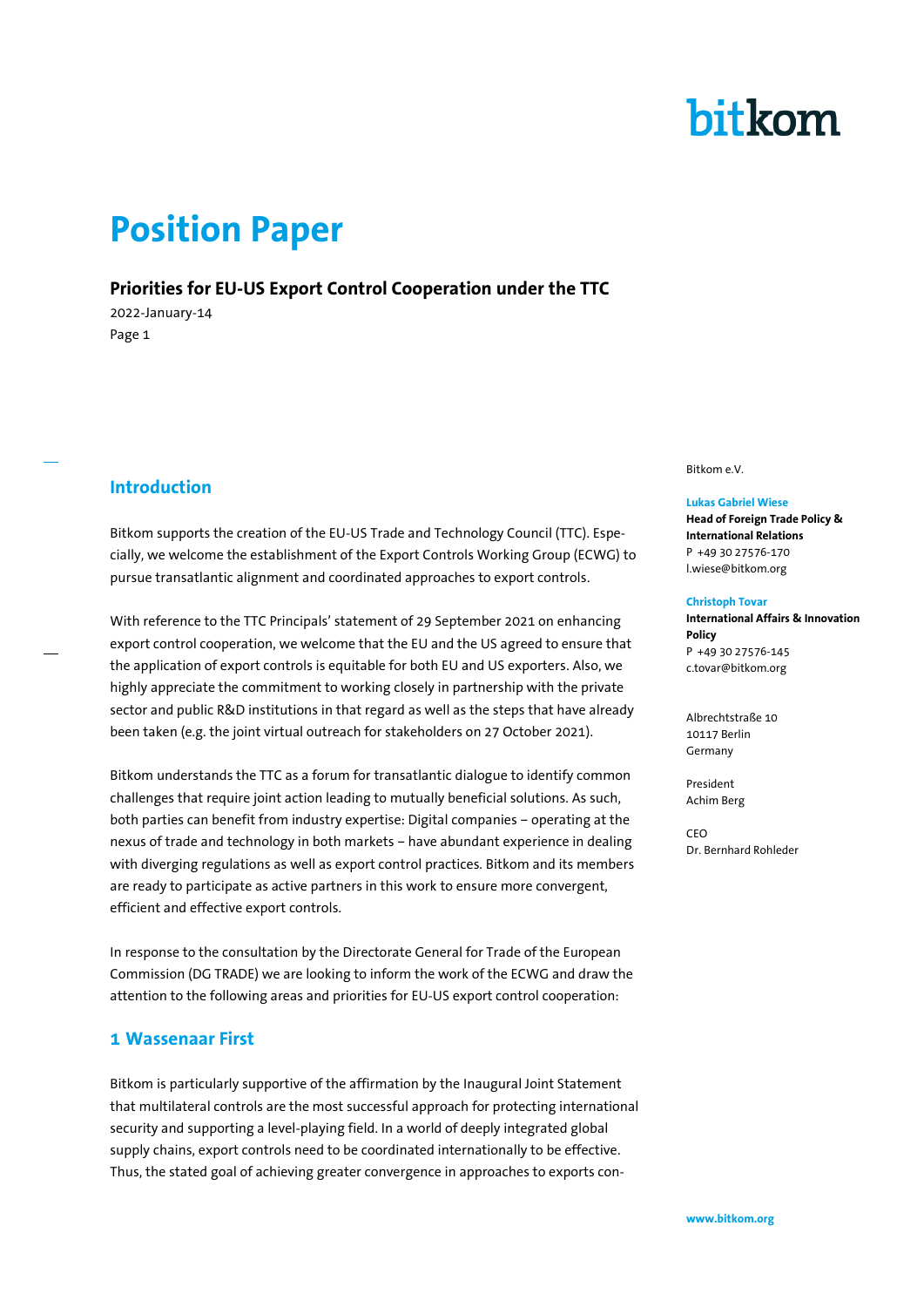# bitkom

# **Position Paper Priorities for EU-US Export Control Cooperation under the TTC**

Page 2|3

trols should not only be viewed as an aim between the EU and the US but within the broader multilateral framework. Further **transatlantic alignment cannot replace multilateral solutions in export controls** – such as the Wassenaar Arrangement (WA) – but rather seek to strengthen their uniform implementation.

Also, technical consultations between the two parties should allow to facilitate discussions and adoption of new controls within the multilateral regimes. This will create a basis for a coordinated approach to an ever-evolving environment and ensure a strong basis to **multilateralize any new controls** at the level of the Wassenaar Arrangement.

# **2 Alignment on Wassenaar Control Lists and Across Members**

The EU and US currently adopt changes in WA control lists on different timelines. This lack of synchronicity significantly increases the compliance burden for transatlantic businesses, particularly in cases where exporters need to balance US re-export controls for USorigin technologies and EU export controls for indigenous technologies and commodities. Thus, the US and the EU should examine approaches to **minimize gaps in WA control list adoption** and interpretation.

Also, to facilitate lawful exports and reduce administrative frictions on transatlantic businesses, both parties should seek to achieve a **coherent application of export control measures to WA participating states** beyond the EU and the US.

# **3 Clear Objectives and Scope of Application**

Both parties should reach a **mutual understanding about the relevant security objectives underlying export control** measures. Said measures shall be oriented to the security interests and foreign policy objectives of the respective country or group of countries. In order not to harm the legitimacy of non-proliferation regimes, export controls need to be transparent with clear legal concepts and security objectives.

In addition, both parties should reach and express a mutual understanding that national export control regulation should **not have an extraterritorial reach** and should not be applied to non-national economic operators outside the respective own territory.

# **4 Coordination on Emerging Technologies**

Both sides announced their intention "to cooperate to effectively address the misuse of technology". Dual-use items and Emerging Technologies (EMT) have been at the center of this debate in the recent past. Bitkom encourages the EU and the US to intensify the dia-